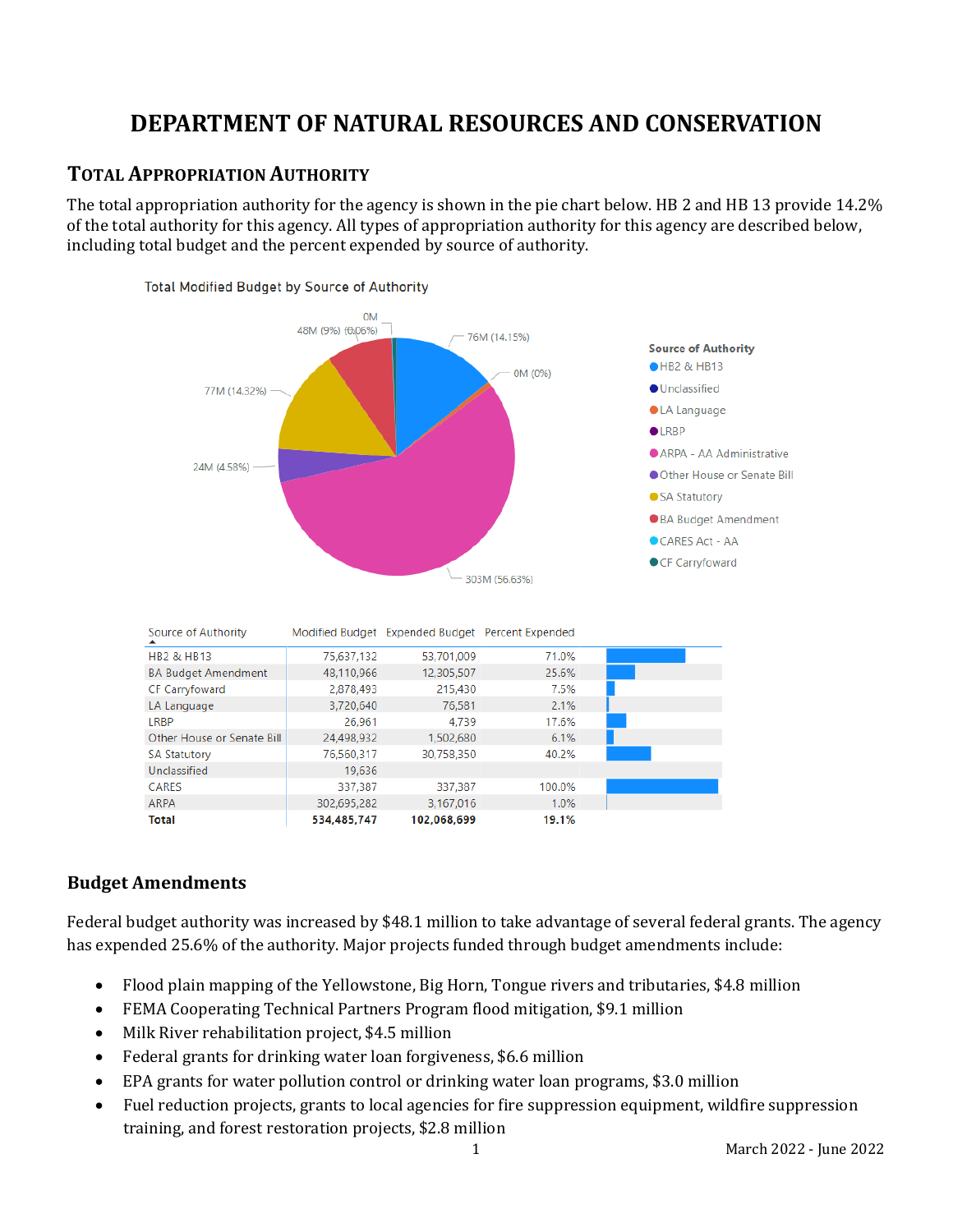- USDA Natural Resources and Conservation Service federal grants, \$858,000
- Federal grants for wastewater treatment loan forgiveness, \$825,000
- EPA drinking water assistance for small communities, \$420,000
- Good neighbor authority federal revenue, \$444,000
- Dam safety, \$310,200
- EPA underground injection control, \$90,750
- Flathead Basin Commission aquatic invasive species (AIS) monitoring, \$58,255
- Other federal funding supporting projects for water quality, administration, and other forest management, \$14.3 million

## **Carryforward**

The agency had \$2.9 million continued or carried forward from FY 2021. The carryforward authority consists of:

- State special revenue of \$2.1 million, primarily for water projects and trust lands management division programs
- General fund totaling \$688,000 for personal services and operating expenses
- \$63,000 for federal indirect expenses

As of May, the agency has expended 7.5% or \$215,430 of this authority.

## **Language**

For the Department of Natural Resources and Conservation (DNRC), HB 2 language provides the agency with the flexibility to budget state special revenue for various purposes. The agency has budgeted \$3.7 million of the \$4.1 million available in HB 2. As of May, the agency has expended 2.1% of this authority. The agency has budgeted the following using HB 2 language authority:

- Repairing, improving, or rehabilitating department state water projects, \$500,000
- Federal indirect expenses, \$1.0 million
- Contract timber harvesting, \$1.0 million
- Repairing or replacing equipment at the Broadwater hydropower facility, \$1.1 million
- Trust lands road maintenance, \$120,600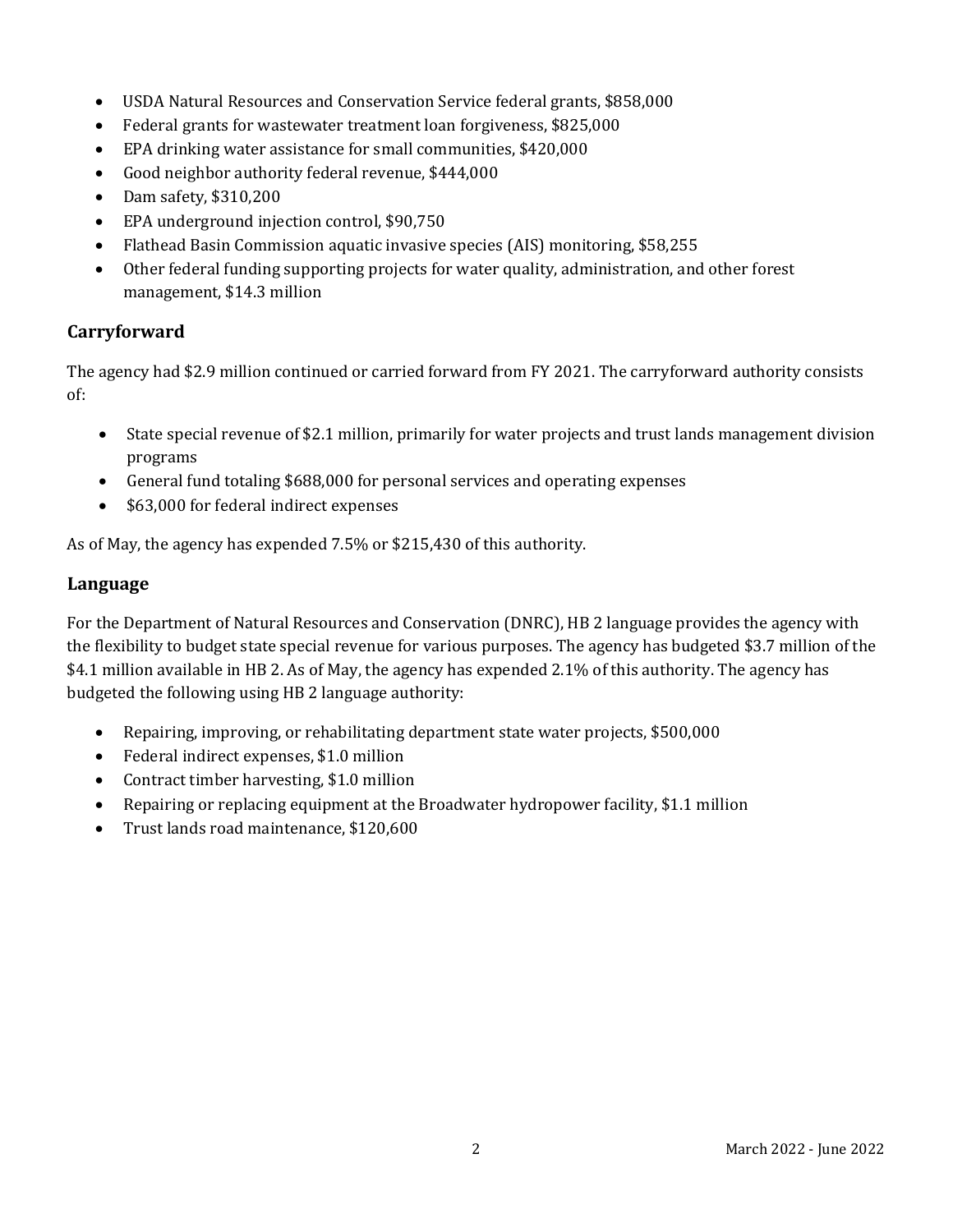## **Other Bills**

Through other bills, the legislature approved expenditures totaling \$24.5 million for programs and projects within the conservation and resource development division. As of May, \$1.5 million or 6.1% of the authority has been expended. A summary of authority from other house and senate bills is presented in the table below.

| Department of Natural Resources and Conservation<br>Appropriation Through Other House or Senate Bills                                                                                                            |                                                                                                          |                                                       |                                  |                                        |  |  |  |
|------------------------------------------------------------------------------------------------------------------------------------------------------------------------------------------------------------------|----------------------------------------------------------------------------------------------------------|-------------------------------------------------------|----------------------------------|----------------------------------------|--|--|--|
| <b>State Special Revenue</b><br>HB 7 Reclamation and development Programs                                                                                                                                        | Fund<br><b>Natural Resources Projects</b>                                                                | Appropriated<br>\$4,073,833                           | Expended<br>\$0                  | % Expended<br>0.0%                     |  |  |  |
| HB 14 Renewable resource, reclamation and development grant programs<br>HB 10 Water rights, and trust lands management database programs<br>HB6 Renewable resource grant and loan program                        | <b>Natural Resources Projects</b><br>Water Right Appropriation<br><b>Natural Resources Projects</b>      | 2,224,322<br>451.757<br>375,000                       | 8.368<br>340.140<br>75,000       | $0.4\%$<br>75.3%<br>20.0%              |  |  |  |
|                                                                                                                                                                                                                  | <b>Total State Special</b>                                                                               | \$7.124.912                                           | \$423,507                        | 5.9%                                   |  |  |  |
| <b>Capital Projects</b><br>HB 540 bonding for the Saint Mary's water project improvements<br>HB 540 Fort Belknap water compact infrastructure<br>HB 10 Water rights, and Trust lands management capital projects | Fund<br><b>DNRC Capital Projects Fund</b><br><b>DNRC Capital Projects Fund</b><br>Long Range IT Projects | Appropriated<br>\$6.821.074<br>9.500.000<br>1,052,946 | Expended<br>\$246,418<br>832.755 | % Expended<br>3.6%<br>$0.0\%$<br>79.1% |  |  |  |
|                                                                                                                                                                                                                  | <b>Total Capital</b>                                                                                     | \$17,374,020                                          | \$1,079.173                      | 6.2%                                   |  |  |  |
| <b>Total Other House and Senate Bills</b>                                                                                                                                                                        | Total Funding                                                                                            | \$24,498,932                                          | \$1,502,680                      | 6.1%                                   |  |  |  |

## Long-Range Building and Planning

The agency has expended \$4,739 of \$26,961 authorized under HB 5 for maintenance in the Havre area office in the forestry and trust lands division.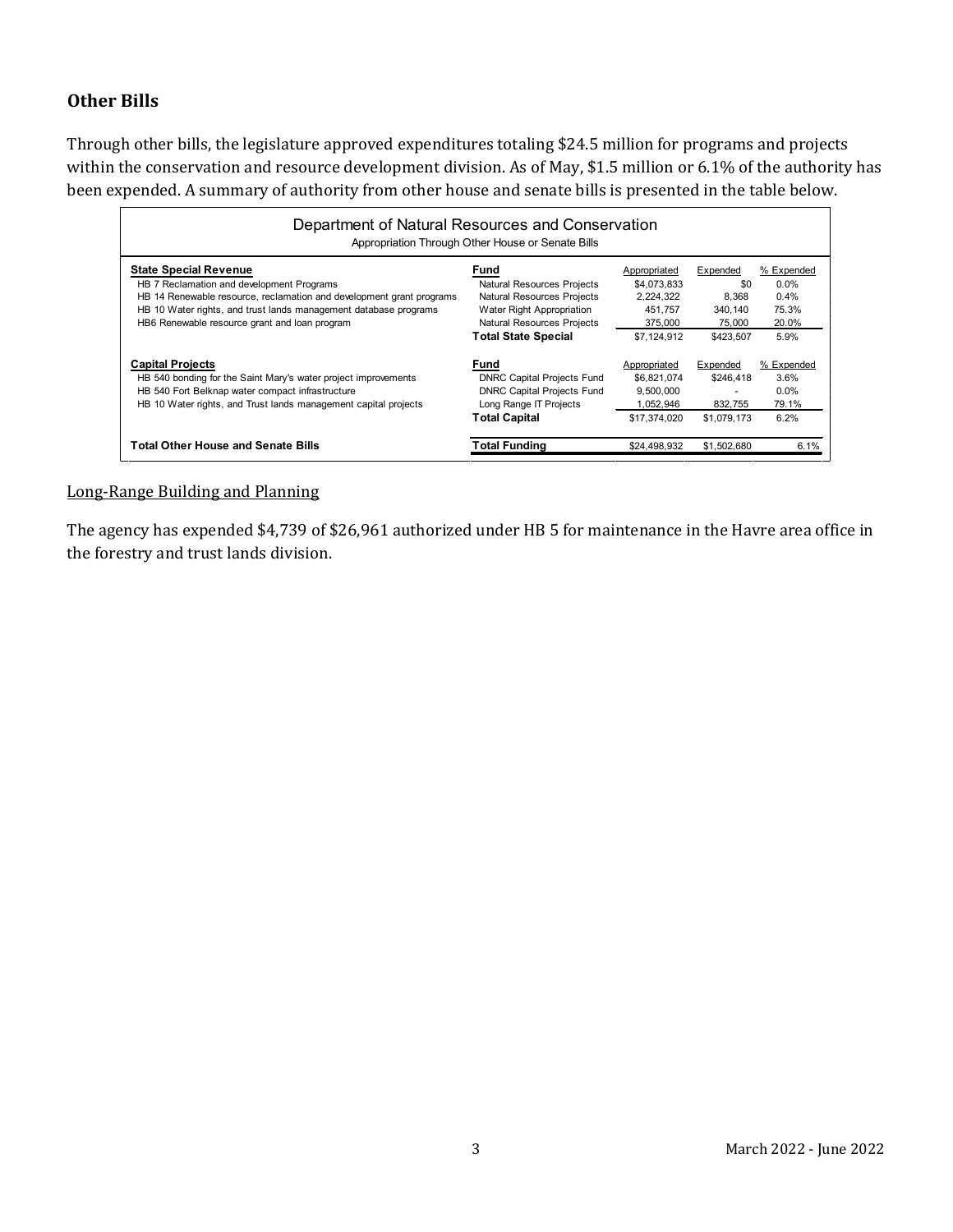### *COVID-19 Authority*

The following chart is provided to allow the legislature to examine the funding that is available to the agency for COVID-19 impacts.



The FY 2022 budget for Covid-19 for the agency is \$303.0 million; 1.2% or \$3.5 million has been expended.

- Unexpended authority from FY 2021: \$7.2 million
	- $\circ$  CARES I, \$338,000<br> $\circ$  HB 632 American F
	- o HB 632 American Rescue Plan, \$6.9 million
- HB 632, American Rescue Plan budgeted for FY 2022: \$295.8 Million

HB 632 creates two grant programs for water and sewer infrastructure, a competitive grant program and a minimum allocation grant program. The DNRC is responsible for reviewing and ranking projects, as well as recommending them for funding to the Infrastructure Advisory Commission.

## **Statutory Appropriations**

Statutory appropriations are set in statute and do not require authorization by the legislature each biennium. Although the agency may include expenditure estimates in their budget, they expend the authority at a level sufficient to meet the requirements of the statute that created the authority. The Department of Natural Resources and Conservation has statutory authority for state special and federal revenues; the expenditures are discussed below.

### *State Special Revenue - Total Expenditures*

### Wildfire suppression account - (76-13-150, MCA)

The wildfire suppression account is statutorily appropriated for fire suppression, fuel reduction, and fire suppression equipment. The estimated fire cost for the summer of 2021 are \$50.1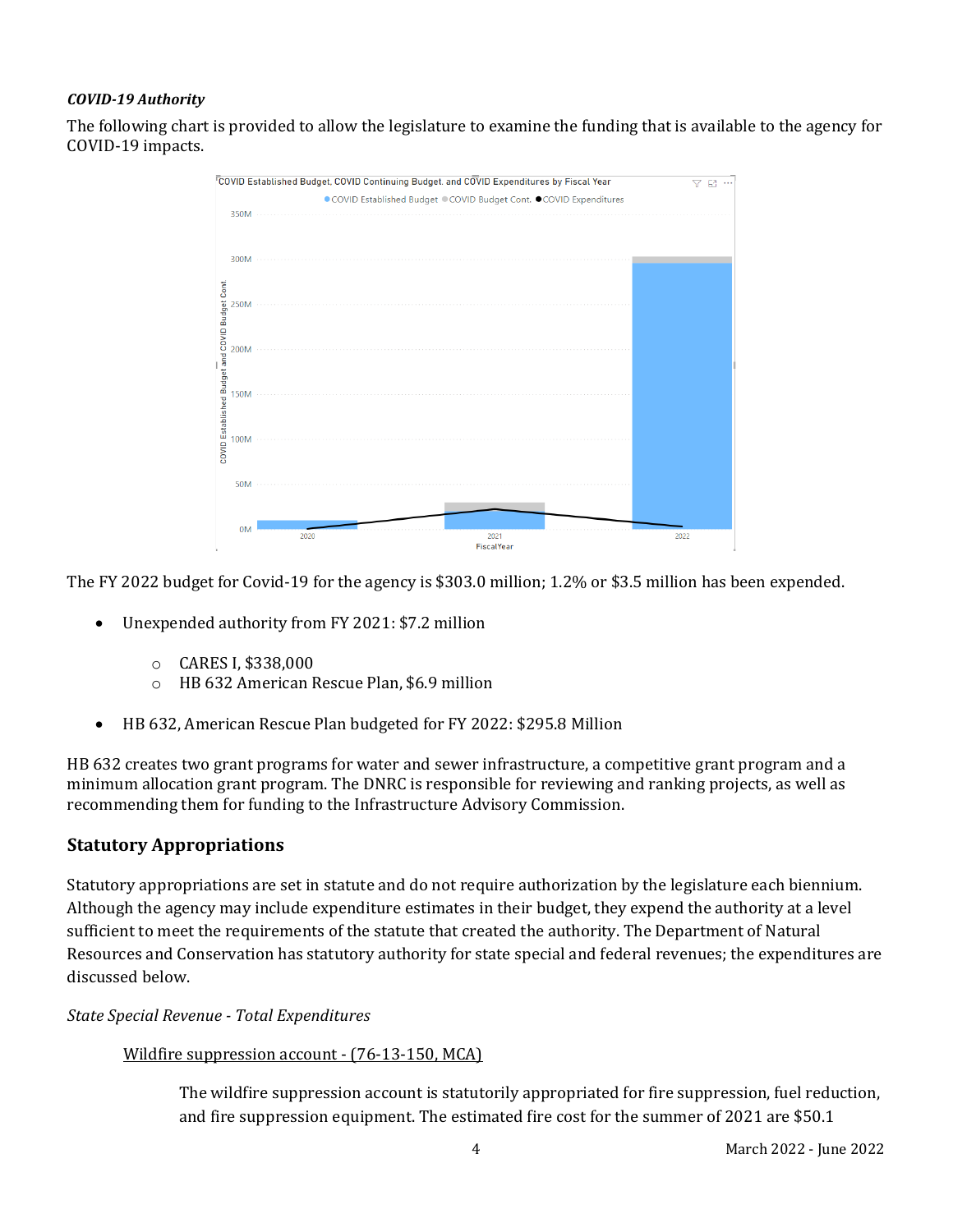million. The Department of Natural Resources and Conservation and the Department of Military Affairs have expended \$30.4 million as of the end of May and anticipate expending an additional \$19.7 million by the end of the fiscal year. The DNRC anticipates expending an additional \$5.0 million of authority for fire engines and forest action programs.

#### Sage grouse stewardship account – (76-22-109, MCA)

The sage grouse stewardship account is statutorily appropriated to maintain, enhance, restore, expand, or benefit sage grouse habitat and populations. The agency has budgeted \$5.3 million but has expended \$358 as of May.

### Oil and gas production damage mitigation account – (82-11-161, MCA)

The oil and gas production damage mitigation account is statutorily appropriated to cover the reasonable costs of properly plugging wells and either reclaiming or restoring a drill site or other production area damaged by oil and gas operations. This is in the case that the Montana Board of Oil and Gas determines that the site has been abandoned and that the responsible party cannot be identified or located or refuses to take proper action. In the first quarter, the agency expended \$535,000 from this account.

### Other statutorily appropriated state special revenue

The agency expended \$102,700 from other accounts that are statutorily appropriated for the Good Neighbor Authority program, wastewater projects, drinking water projects, trust land administration, MSU Morrill trust administration, and SLASH cleanup.

### *Federal Special Revenue - Total Expenditures*

## Federal reimbursements for fire suppression (10-3-203, MCA)

The agency received reimbursement from the federal government for state fire suppression efforts on federal lands totaling \$57,400. These revenues are statutorily appropriated to pay the costs of those efforts.

### Good Neighbor Authority (76-13-151, MCA)

The Good Neighbor Authority (GNA) allows the USDA Forest Service to enter into agreements with the DNRC forestry and trust land division to perform forest management and restoration work on federal lands.

Through May of FY 2022, the GNA program has had nine timber sales that will treat over 4,700 acres and produce 28 million board feet of timber and generate about \$4.8 million. By the end of the fiscal year, the agency anticipates an additional three timber sales generating 3.2 million board feet.

During the current fiscal year, the agency is using revenue from timber sales to manage thirteen restoration projects throughout the state.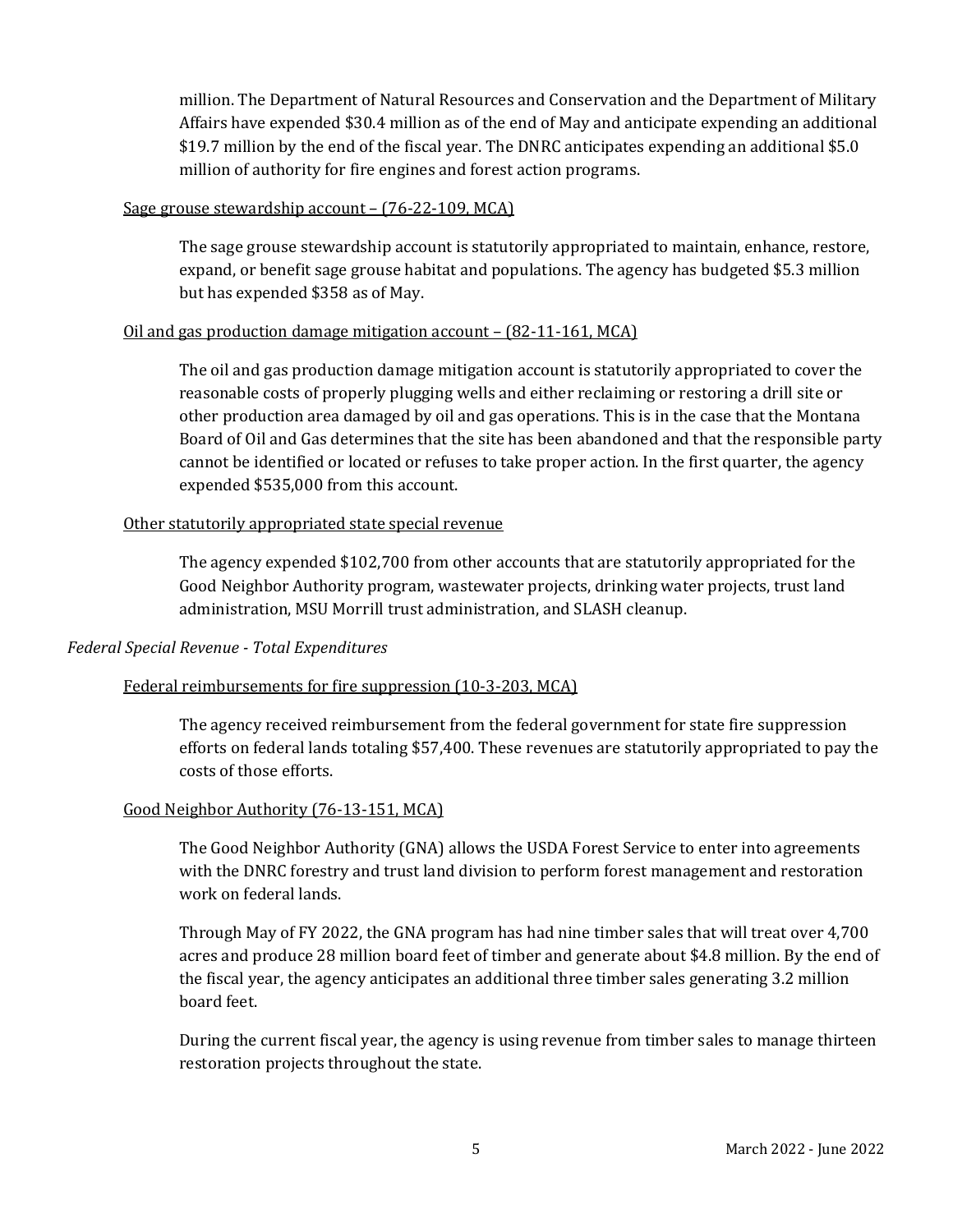## **HB 2 BUDGET MODIFICATIONS**

The following chart shows the HB 2 budget as passed by the legislature, including the pay plan, and the HB 2 modified budget through May 2022. Net modifications to the budget include operating plan changes from one expenditure account to another, program transfers, reorganizations, and agency transfers of authority. The positive modifications and negative modifications are shown by program, expenditure account, and fund type.

| Legislative Budget Compared to Modified Budget - HB 2 Only |                                 |                                |                          |  |
|------------------------------------------------------------|---------------------------------|--------------------------------|--------------------------|--|
| <b>Agency Name</b>                                         | March Modified<br><b>Budget</b> | June Modified<br><b>Budget</b> | <b>Net Modifications</b> |  |
| <b>Dept Nat Resource/Conservation</b>                      | 75,755,645                      | 75,637,132                     | $-118,513$               |  |
| <b>CONSERVATION&amp;RESOURCE DEV DIV</b>                   | 10,630,196                      | 10,529,595                     | $-100,601$               |  |
| <b>DIRECTORS OFFICE</b>                                    | 8,201,338                       | 8,204,073                      | 2.735                    |  |
| <b>FORESTRY &amp; TRUST LANDS</b>                          | 34.854.499                      | 34,839,953                     | $-14.546$                |  |
| OIL & GAS CONSERVATION DIV                                 | 2,171,639                       | 2,171,348                      | $-291$                   |  |
| <b>WATER RESOURCES DIVISION</b>                            | 19,897,973                      | 19,892,163                     | $-5.810$                 |  |
| Total                                                      | 75,755,645                      | 75,637,132                     | $-118,513$               |  |
| Expenditure                                                | March Modified<br>Budget        | June Modified<br><b>Budget</b> | <b>Net Modifications</b> |  |
| 61000 Personal Services                                    | 43,880,814                      | 43,936,274                     | 55,460                   |  |
| 62000 Operating Expenses                                   | 22,917,677                      | 21,136,711                     | $-1,780,966$             |  |
| 63000 Equipment & Intangible Assets                        | 1,451,766                       | 1,451,766                      | $\Omega$                 |  |
| 65000 Local Assistance                                     | 2,058,090                       | 2,058,090                      | $\mathbf{0}$             |  |
| <b>66000 Grants</b>                                        | 2.537.714                       | 2.537.714                      | $\Omega$                 |  |
| 67000 Benefits & Claims                                    | 400.000                         | 400.000                        |                          |  |
| 68000 Transfers-out                                        | 1.724.243                       | 1,724,243                      | $\Omega$                 |  |
| 69000 Debt Service                                         | 785,341                         | 2,392,334                      | 1,606,993                |  |
| <b>Fund Type</b>                                           | March Modified<br>Budget        | June Modified<br><b>Budget</b> | <b>Net Modifications</b> |  |
| 01 General                                                 | 31,513,802                      | 31,501,212                     | $-12.590$                |  |
| 02 State/Other Spec Rev                                    | 42,130,363                      | 42,067,923                     | $-62.440$                |  |
| 03 Fed/Other Spec Rev                                      | 2.111.480                       | 2.067.997                      | $-43.483$                |  |

The agency budget was reduced by \$118,513 in authority for personal services in the last quarter.

Per 39-71-403(1)(b)(iv), MCA, when workers' compensation premiums are lower than the previous year, state agencies shall reduce personal services appropriations by the amount of the premium reduction. To track the changes in appropriation authority, total appropriations are not reduced, instead the Governor's Office of Budget and Program Planning (OBPP) requires state agencies to:

- Reduce HB 2, statutory, and proprietary appropriations
- Create a separate offsetting entry on the financial statements in the same amount using an identifying number for workers' compensation entries

The offsetting entries are identified as "frozen" appropriations, which means the appropriations will not be spent unless authorized by OBPP.

The agency moved \$1.7 million in authority from operating expense to debt services.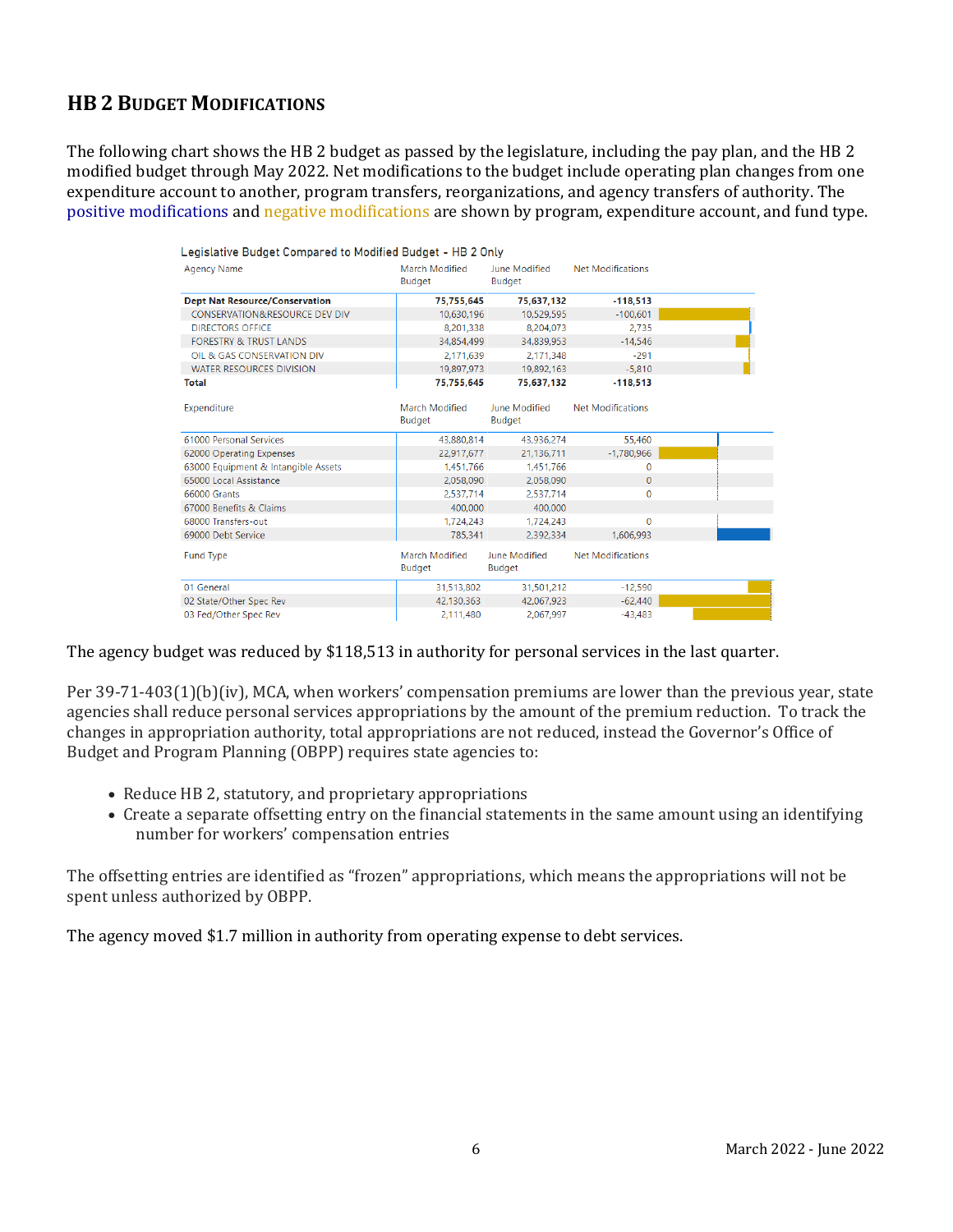## **HB 2 APPROPRIATION AUTHORITY**

The following chart shows the appropriated budget for the agency compared to expenditures through May 31, 2022.



Expended Budget and Remaining Budget by Fund Type - HB 2 Only

The department is primarily funded with general fund and state special revenue. The general fund supports 41.7% of the budget, state special revenue supports 55.6%, and federal funds support 2.7%.

The agency has expended 71.0% of the budget through May; this compares to an expenditure rate of 63.9% in the three previous biennia.

### Personal Services

The personal services budget accounts for 58.1% of the total budget, supporting 539.6 FTE. The agency has expended 84.1% of this budget. In the last three biennia, the agency averaged 82.0% through May.

### Operating Expenses

The budget for operating expenses accounts for 27.9% of the total budget. The agency expended 52.5% of the budget for operating expenses, compared to an average of 54.7% over the previous three biennia.

### Benefits and Claims

The agency has budgeted \$400,000 in state special revenue for drinking water loan forgiveness. The agency can fund this program from federal sources and, as a result, has not expended against this authority for several biennium.

### Grants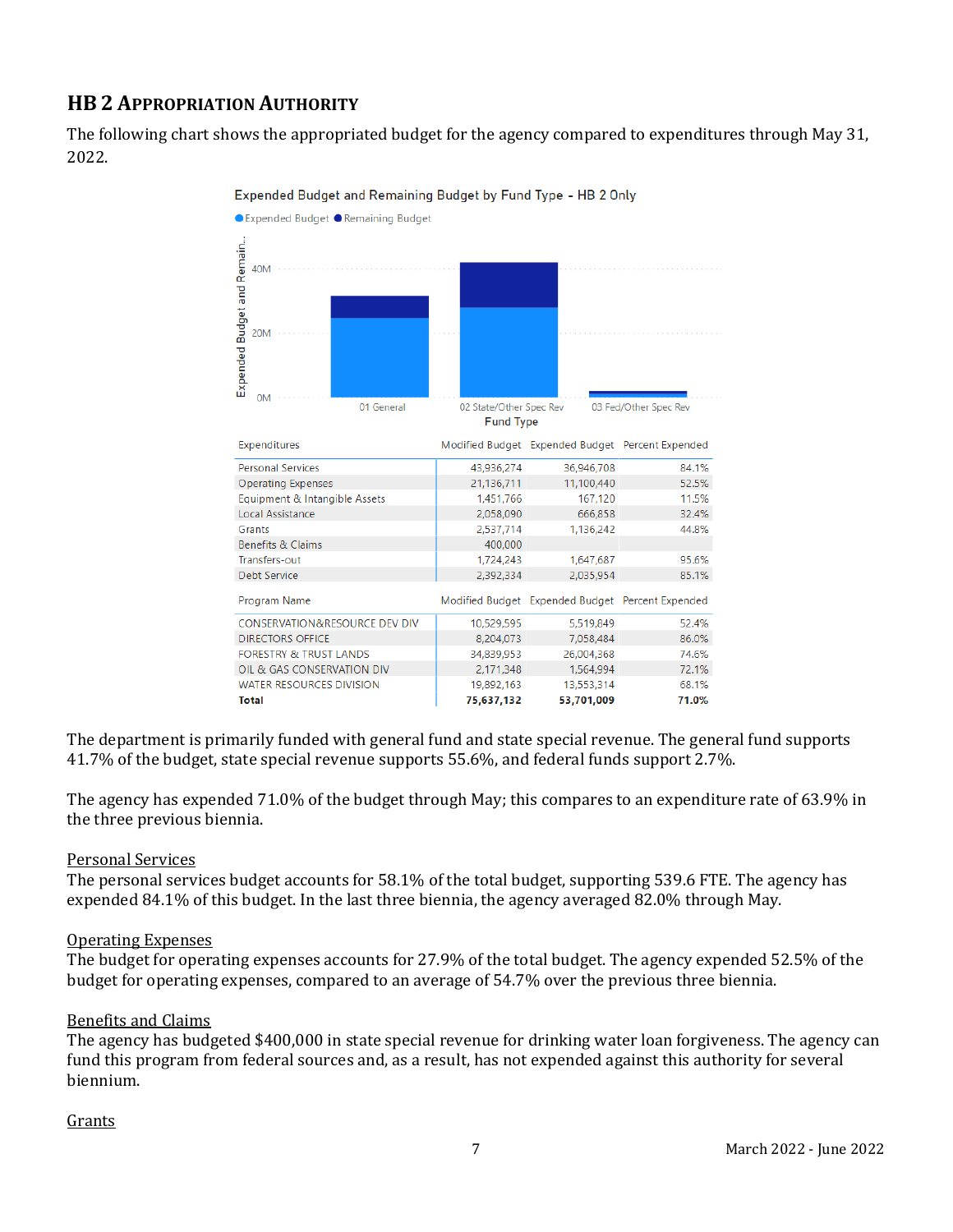Grants of state special revenue, primarily to conservation districts, were 44.8% expended through May. This compares to an average expenditure rate of 59.8% through the same period in previous biennia.

### **Transfers**

The agency has expended 95.6% of the funds budgeted for transfers through May; this rate is in line with previous biennia. Expenditures include a transfer of \$1.1 million in general fund and \$0.5 million in state special revenue to a proprietary fund to pay for air operations.

### Debt Service

Debt service primarily for water projects was 85.1% expended, in line with previous biennia.

## **Personal Services**

The following chart shows the filled and vacant FTE within the agency as of May 2022.

![](_page_7_Figure_7.jpeg)

The Department of Natural Resources and Conservation has 539.61 FTE funded in HB 2:

- Director's office 60.00 FTE
- Oil and gas conservation division 19.50 FTE
- Conservation and resource development division 30.17 FTE
- Water resources division 136.26 FTE
- Forestry and trust lands division 293.68 FTE

Of the total personal hours available, the agency has utilized 105.9%. The forestry and trust land division utilized 114.7% of budgeted hours. Excluding positions involved in fire suppression, forestry had a utilization rate of 93.6%. All other programs combined had a utilization rate of 95.3%.

The agency currently has 43.4 FTE vacant, a decrease of 20.0 FTE since March. The forestry division has the most vacancies, 23.65 FTE. The average vacancy has been 8.3 months, while the oil and gas conservation division has 2.50 FTE that have been open for five years or more. The table below summarizes the vacancies for the agency as of May 2022.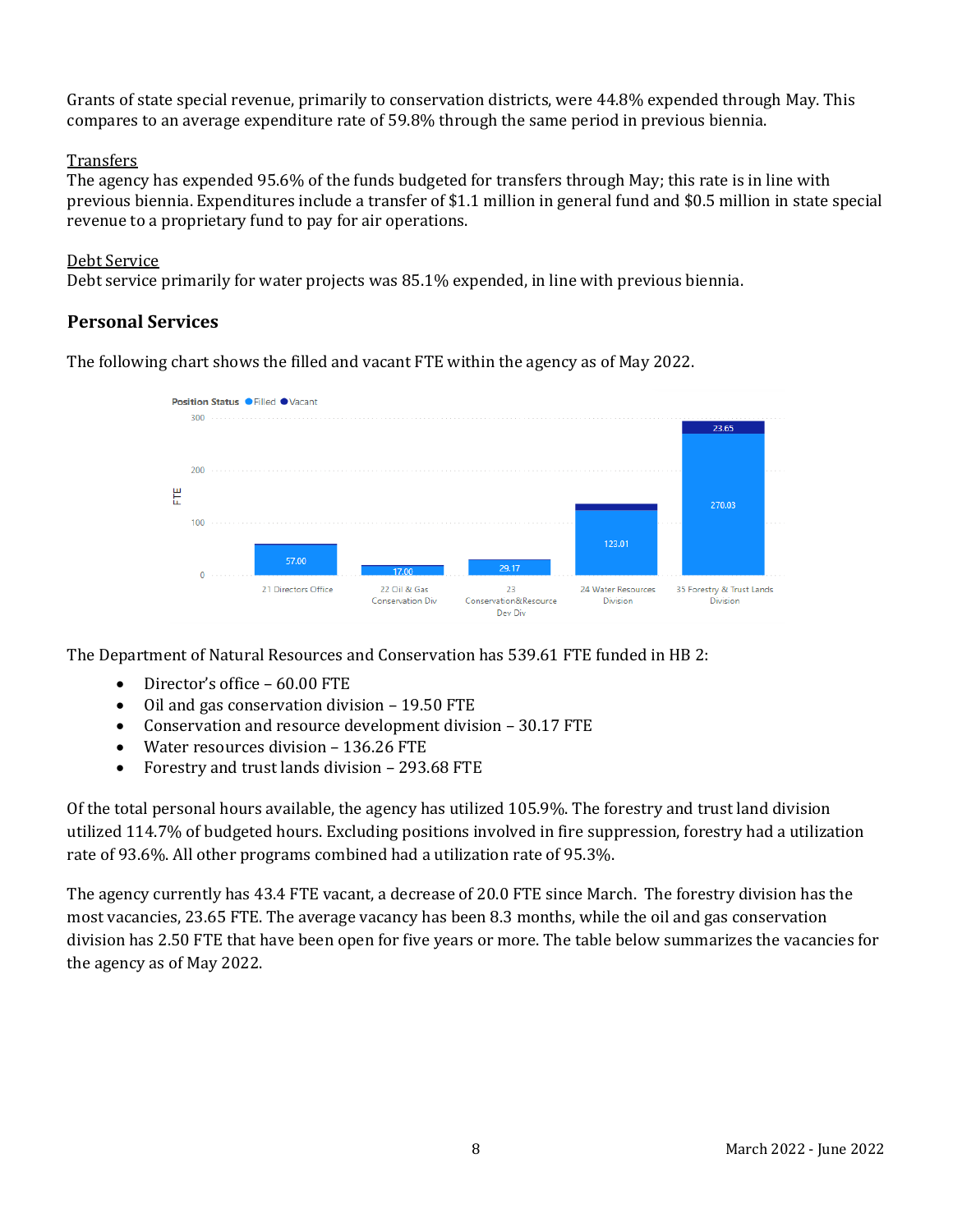| Department of Natural Resources and Conservation |            |               |              |                                   |            |               |                                                                  |  |  |  |  |
|--------------------------------------------------|------------|---------------|--------------|-----------------------------------|------------|---------------|------------------------------------------------------------------|--|--|--|--|
| Vacancies May 2022                               |            |               |              |                                   |            |               |                                                                  |  |  |  |  |
| <b>Conservation and Resource Development Div</b> | <b>FTE</b> | Months Vacant | Years Vacant | Forestry and Trust Lands Division | <b>FTE</b> | Months Vacant | Years Vacant                                                     |  |  |  |  |
| Program Specialist 1                             | 1.00       | 4.8           | 0.4          | Program Specialist                | 1.00       | 1.8           | 0.1                                                              |  |  |  |  |
| Division Total <sup>1</sup>                      | 1.00       | 4.8           | 0.4          | Real Property Supervisor          | 1.00       | 3.6           | 0.3                                                              |  |  |  |  |
|                                                  |            |               |              | Administrative Assistant 2        | 0.50       | 1.3           | 0.1                                                              |  |  |  |  |
| <b>Director's Office</b>                         | <b>FTE</b> | Months Vacant | Years Vacant | Program Supervisor                | 1.00       | 8.3           | 0.7                                                              |  |  |  |  |
| Lawyer Supervisor                                | 1.00       | 10.5          | 0.9          | Auditor 2                         | 1.00       | 12.6          | 1.0                                                              |  |  |  |  |
| Lawyer 2                                         | 1.00       | 3.1           | 0.3          | Program Specialist 1              | 1.00       | 4.5           | 0.4                                                              |  |  |  |  |
| IT Security Specialist 2                         | 1.00       | 10.6          | 0.9          | GIS Specialist 3                  | 0.75       | 11.0          | 0.9                                                              |  |  |  |  |
| Division Total <sup>1</sup>                      | 3.00       | 8.1           | 0.7          | Dispatcher 1                      | 1.00       | 3.8           | 0.3                                                              |  |  |  |  |
|                                                  |            |               |              | Program Specialist 1              | 1.00       | 2.2           | 0.2                                                              |  |  |  |  |
| Oil and Gas Conservation Division                | <b>FTE</b> | Months Vacant | Years Vacant | Forestry Technician               | 0.50       | 11.0          | 0.9                                                              |  |  |  |  |
| <b>Administrative Assistant 2</b>                | 1.00       | 1.2           | 0.1          | Forestry Technician               | 0.50       | 2.7           | 0.2                                                              |  |  |  |  |
| OIL & GAS CONSER BD-PROF                         | 1.00       | 94.5          | 7.9          | Science Technician All Other      | 0.50       | 10.6          | 0.9                                                              |  |  |  |  |
| Data Processor 1                                 | 0.50       | 67.4          | 5.6          | Forestry Technician               | 0.60       | 2.7           | 0.2                                                              |  |  |  |  |
| Division Total <sup>1</sup>                      | 2.50       | 51.8          | 4.3          | Forestry Technician               | 0.50       | 9.8           | 0.8                                                              |  |  |  |  |
|                                                  |            |               |              | Forestry Technician               | 0.50       | 1.7           | 0.1                                                              |  |  |  |  |
|                                                  |            |               |              | Wildland Firefighter 3            | 0.43       | 5.4           | 0.5                                                              |  |  |  |  |
| <b>Water Resources Division</b>                  | <b>FTE</b> | Months Vacant | Years Vacant | Forestry Technician               | 0.62       | 10.9          | 0.9                                                              |  |  |  |  |
| Research Analyst 3                               | 1.00       | 4.6           | 0.4          | Forestry Technician               | 0.50       | 1.2           | 0.1                                                              |  |  |  |  |
| Hydrologist 2                                    | 1.00       | 10.6          | 0.9          | Forestry Technician               | 0.50       | 0.8           | 0.1                                                              |  |  |  |  |
| Hydrologist 3                                    | 1.00       | 10.6          | 0.9          | Forester 2                        | 1.00       | 10.6          | 0.9                                                              |  |  |  |  |
| Compliance Manager                               | 1.00       | 4.3           | 0.4          | Forester 2                        | 1.00       | 10.6          | 0.9                                                              |  |  |  |  |
| Compliance Specialist 3                          | 0.75       | 1.2           | 0.1          | Range Conservation Scientist 1    | 1.00       | 24.7          | 2.1                                                              |  |  |  |  |
| Professional Engineer 1                          | 1.00       | 4.5           | 0.4          | Program Supervisor                | 1.00       | 3.7           | 0.3                                                              |  |  |  |  |
| Research Analyst 1                               | 0.50       | 8.6           | 0.7          | Biologist 3                       | 1.00       | 4.6           | 0.4                                                              |  |  |  |  |
| Hydrologist 1                                    | 1.00       | 1.6           | 0.1          | Program Officer 1                 | 0.75       | 1.3           | 0.1                                                              |  |  |  |  |
| Program Manager                                  | 1.00       | 1.2           | 0.1          | Forester                          | 1.00       | 2.6           | 0.2                                                              |  |  |  |  |
| Administrative Assistant 3                       | 1.00       | 1.6           | 0.1          | Program Supervisor                | 1.00       | 1.3           | 0.1                                                              |  |  |  |  |
| Water Conservation Specialist1                   | 1.00       | 1.2           | 0.1          | Forestry Technician               | 0.10       | 41.7          | 3.5                                                              |  |  |  |  |
| Water Conservation Specialist1                   | 1.00       | 2.6           | 0.2          | Wildland Firefighter 1            | 0.05       | 5.9           | 0.5                                                              |  |  |  |  |
| Water Conservation Specialist1                   | 1.00       | 2.8           | 0.2          | Wildland Firefighter 1            | 2.10       | 1.2           | 0.1                                                              |  |  |  |  |
| Water Conservation Specialist2                   | 1.00       | 5.0           | 0.4          | Science Technician All Other      | 0.25       | 10.6          | 0.9                                                              |  |  |  |  |
| Division Total <sup>1</sup>                      | 13.25      | 4.2           | 0.4          | Division Total <sup>1</sup>       | 23.65      | 6.1           | 0.5                                                              |  |  |  |  |
|                                                  |            |               |              |                                   | <b>FTE</b> | Months Vacant | Years Vacant                                                     |  |  |  |  |
|                                                  |            |               |              | <b>Agency Total</b>               | 43.40      | 8.3           | 0.7                                                              |  |  |  |  |
|                                                  |            |               |              |                                   |            |               | Division Totals for months and days vacant are weighted averages |  |  |  |  |

## *Turnover and payroll adjustments*

Since July 1, twenty-five employees have left state employment; twenty-two have retired.

The agency adjusted pay for 169 positions increase annual personal services cost by \$367,400 annually. Pay adjustments include:

- Longevity 107
- Market 27
- Performance 13
- Reclassification 11
- Exempt and Appointed Employee 3
- Career Ladder 2
- Correct inaccurate pay 4
- Promotion 1
- Retention Adjustment 1

## **Next Steps for Personal Services Reporting**

In upcoming Quarterly Financial Reports, the LFD will begin the process of a more comprehensive look at personal services. The LFD will compare two executive "snapshots" -- July 2020 and July 2022. The analysis will identify adjustments adopted by the legislature in 2021 and modifications made by the agencies, within the confines of budget law.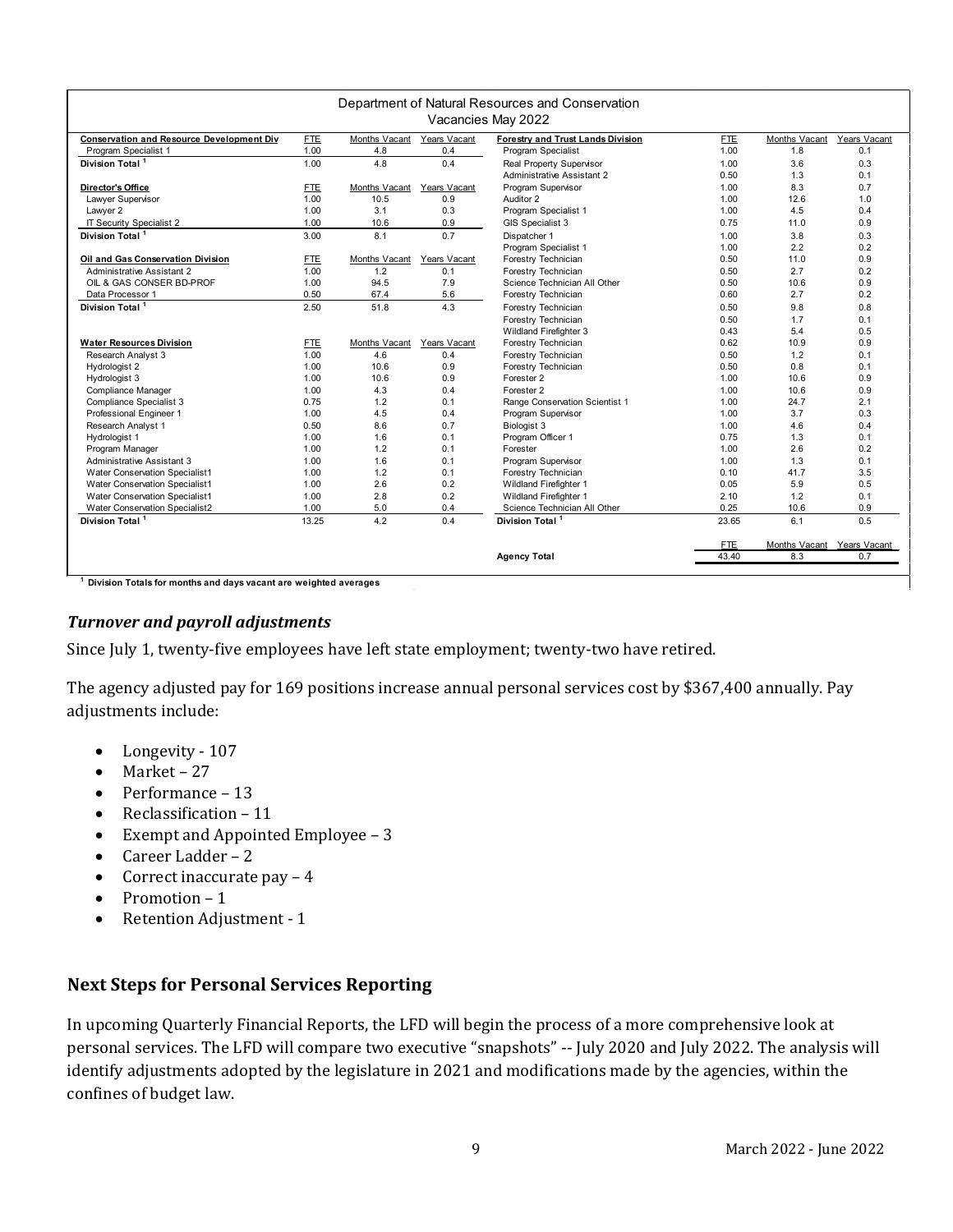The September Quarterly Financial Report will provide the complete comparison from July 2020 to July 2022. Ultimately, the analysis will result in a description of all the components that will be part of the executive's decision package one (DP 1) 2025 biennium budget request. This work will prepare legislators for budget deliberations in the 2023 session. For a review of how DP 1 works and snapshot components, please read this [short brochure](https://montana.maps.arcgis.com/apps/Cascade/index.html?appid=23095fcf15754f4fb38b63c58a884b97) from 2019.

## **Status of Line-Itemed Decision Packages, 2021 Legislature**

The table below summarizes the agency's expenditures against legislative appropriations for decision packages that appear as line items in HB 2. A detailed discussion of each decision package is provided below.

| Department of Natural Resources and Conservation                             |               |                 |           |          |  |  |  |  |
|------------------------------------------------------------------------------|---------------|-----------------|-----------|----------|--|--|--|--|
| Legislative Appropriation and Expenditures Year to Date for FY 2022          |               |                 |           |          |  |  |  |  |
|                                                                              | Legislative   |                 |           | Percent  |  |  |  |  |
| <b>Decision Package</b>                                                      | Appropriation | <b>Budgeted</b> | Expended  | Expended |  |  |  |  |
| DP 2318 - Lake Elmo Restoration (Restricted/One-Time-Only)                   | \$50,000      | \$50,000        | \$0       | $0.0\%$  |  |  |  |  |
| DP 2319 - Conservation District AIS Check Stations (Restricted) <sup>1</sup> | 100.000       | ۰               |           | $0.0\%$  |  |  |  |  |
| DP 2404 - WRD Flow Measurement Equipment (Restricted/One-Time-Only)          | 98.700        | 98.700          | 92.007    | 93.2%    |  |  |  |  |
| DP 2405 - CSKT Montana Compact Implementation Restricted Portion             | 100.000       | 100,000         | 75.000    | 75.0%    |  |  |  |  |
| <b>Total of HB 2 Line Itemed Decision Packages</b>                           | \$348,700     | \$248.700       | \$167,007 | 67.2%    |  |  |  |  |

<sup>1</sup> This authority was appropriated to DNRC and was transferred to FWP for expenditure on AIS Check Stations

## DP 2318 - Lake Elmo Restoration (RST/OTO)

FY 2022 - \$50,000 State Special Revenue FY 2023 - \$50,000 State Special Revenue

The legislature approved an appropriation from the environmental contingency state special revenue account to fund aquatic invasive species eradication at Lake Elmo in Yellowstone County. The project will be administered by the Yellowstone County Conservation District. As of May, the agency has not made an expenditure on this authority.

## DP 2319 - Conservation District AIS Check Stations (Restricted)

FY 2022 - \$100,000 State Special Revenue FY 2023 - \$100,000 State Special Revenue

The legislature approved an increase in appropriation from the environmental contingency state special revenue account to fund aquatic invasive species check stations operated by conservation districts. The agency has transferred this authority to the Department of Fish, Wildlife, and Parks, which manages the AIS check station program.

## DP 2404 – WATER RESOURCES DIVISION FLOW MEASUREMENT EQUIP (RST/OTO) FY 2022 - \$98,700 State Special Revenue

The legislature approved a one-time-only increase in state special revenue to purchase equipment to measure flows into reservoirs and canals. As of May, the agency has expended 93.2% or \$92,007.

DP 2405 - CSKT -MONTANA COMPACT IMPLEMENTATION Restricted Portion